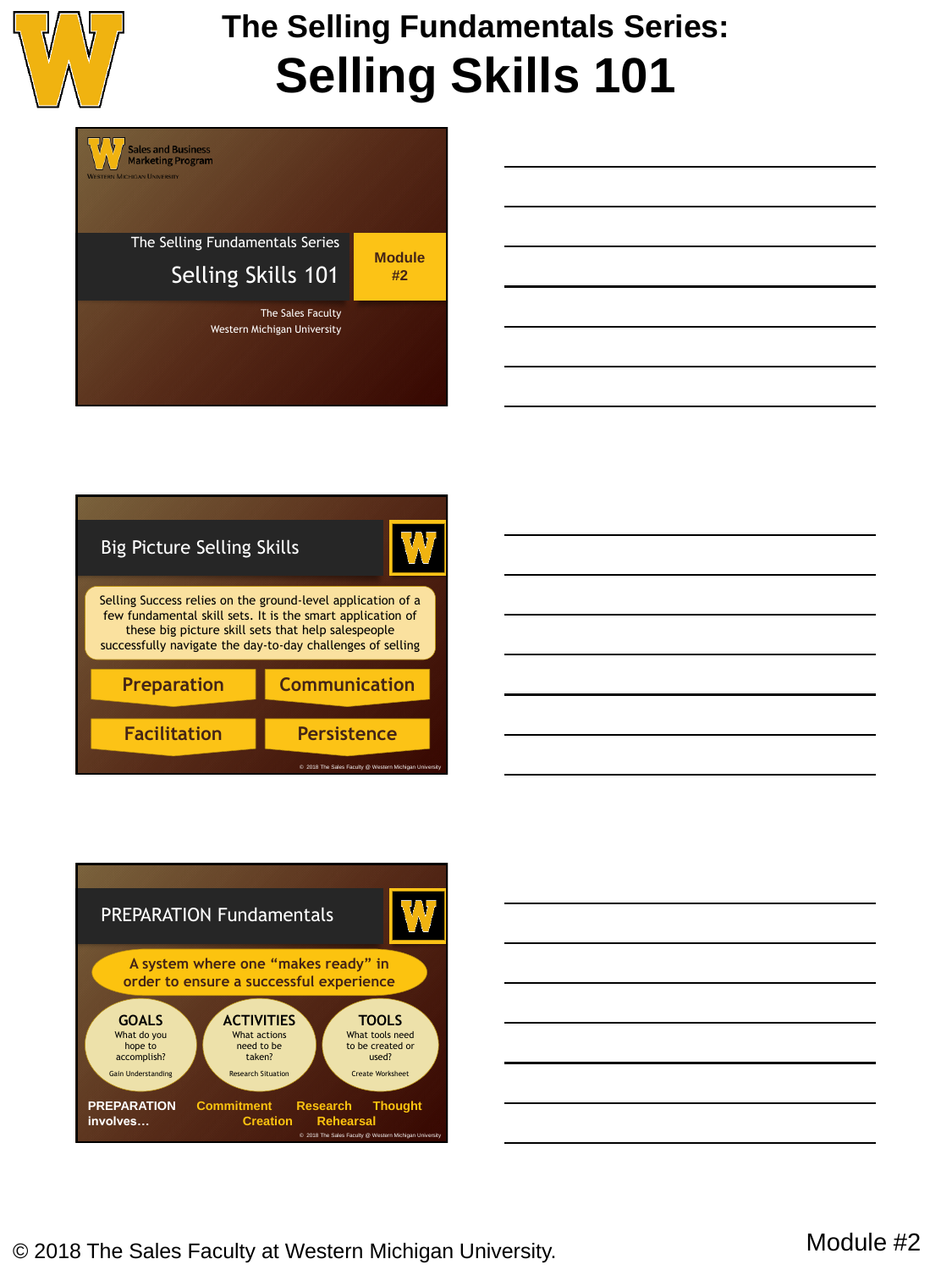

## **The Selling Fundamentals Series: Selling Skills 101**

### COMMUNICATION Fundamentals

Successful SELLING communication is 2-WAY

#### **PULL COMMUNICATION**

Using your communication approach to collect the needed information to understand the buyer. **Questioning - Listening**

### **PUSH COMMUNICATION**

Using your communication approach to persuasively relay ideas and solutions to the buyer **Speaking - Presenting**

| A 2-Way                |
|------------------------|
| Understanding          |
| You understand<br>them |
| <b>They</b>            |
| understand you         |

© 2018 The Sales Faculty @ Western Michigan University

**GOAL?**

 $\Lambda$